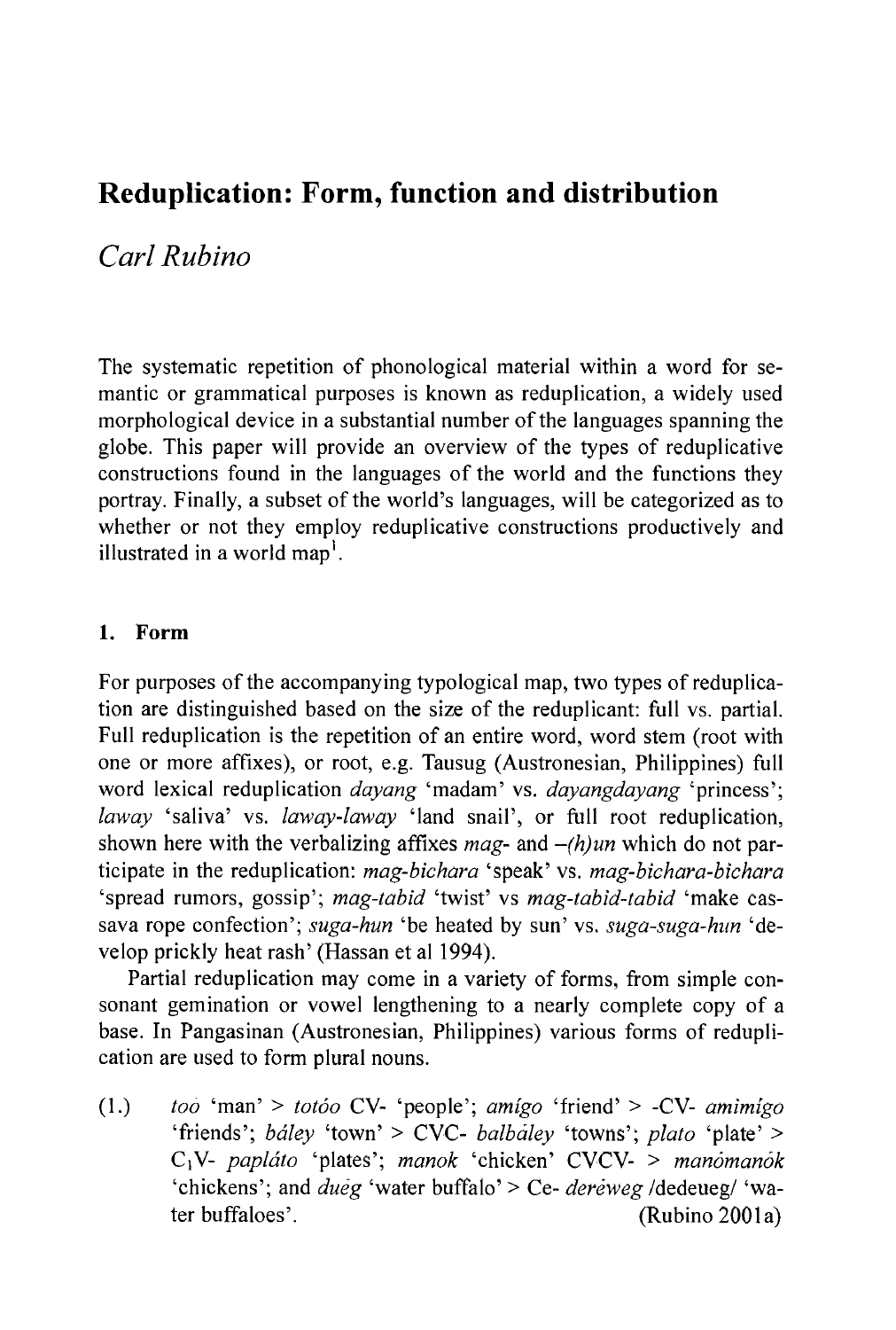Ilocano (Austronesian, Philippines) employs a number of types of partial reduplication with various word classes, where the reduplicated material can be a partial root, simple root, a partial stem (bimorphemic entity), or a full word:

| Reduplicant | Use             | Examples                                                   |  |
|-------------|-----------------|------------------------------------------------------------|--|
| Shape       |                 |                                                            |  |
| $-C-$       | Animate/kin     | <i>laláki</i> 'male' > <i>lalláki</i> 'males'              |  |
|             | plurals         | <i>babai</i> 'female' > babbái 'females'                   |  |
|             |                 | <i>ubing</i> 'child' > <i>ubbing</i> 'children'            |  |
| CV-         | Plural argu-    | na-lukmeg 'fat' > na-lulukmeg 'fat, distribu-              |  |
|             | ment;           | tive <sup>7</sup>                                          |  |
|             | Animate plu-    | ka-ili-án 'townmate' > kakailián<br>'town-                 |  |
|             | rals            | mates'                                                     |  |
| CVC-        | General plu-    | kalding 'goat' > kalkalding 'goats'                        |  |
|             | rals; Imperfec- | ag-bása 'read' > ag-basbása 'reading'                      |  |
|             | tive aspect;    | dakkel 'big' > dakdakkel 'bigger'                          |  |
|             | Comparison      | na-sam $\hat{H}t$ 'sweet' > na-samsam $\hat{H}t$ 'sweeter' |  |
|             |                 |                                                            |  |
| $CVC(C)V-$  | Lexical itera-  | ag-tilmon 'swallow' > ag-tilmotilmon 'swal-                |  |
|             | tivity          | low repeatedly'                                            |  |
| CVC(C)VN-   | Mutuality       | rupa 'face' > rupanrupa 'face to face'                     |  |
| <b>Full</b> | Lexicalized     | bánga 'pot' > bangabánga 'skull'                           |  |
|             | items           | tukák 'frog' > tukaktúkak 'wart'                           |  |
|             |                 | <b>Partial Reduplication Across Morpheme Boundaries</b>    |  |
| Reduplicant | Affixes In-     | Examples                                                   |  |
| Shape       | volved          |                                                            |  |
| CV-         | Pa-causative;   | Ag-pi-p <inn>a-basol=da</inn>                              |  |
|             | -inn-reciprocal | VERB-PL-CAUS <recip>-blame=3p</recip>                      |  |
|             |                 | 'they are blaming each other'                              |  |
| CVC-        | ma-potentive    | ma-turog 'sleep' > matmaturog 'sleeping'                   |  |
|             | pa-causative    | <i>i-pa-damag</i> 'inform' > <i>ipadpadamag</i> 'in-       |  |
|             |                 | form, imperfective'                                        |  |

| (2.) Ilocano Reduplication |  |  |  |  |
|----------------------------|--|--|--|--|
|----------------------------|--|--|--|--|

It has been hypothesized that languages with partial reduplication also make use of full reduplication (Moravsik 1978: 328), making semantic and grammatical distinctions in the use of the two reduplicative types as seen in Nukuoro (Austronesian, Caroline Islands, Carroll 1965).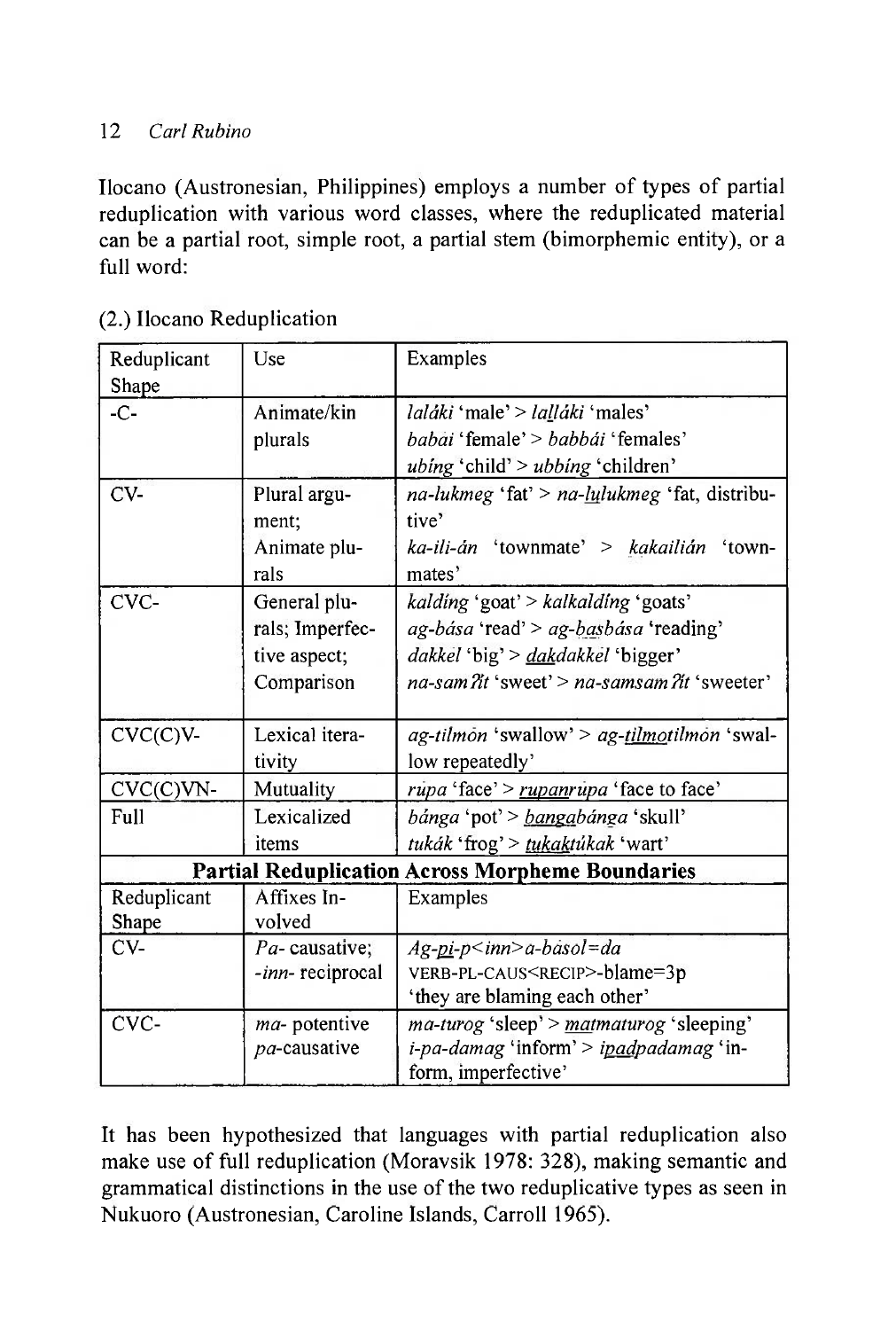

*Reduplication: Form, function and distribution 13*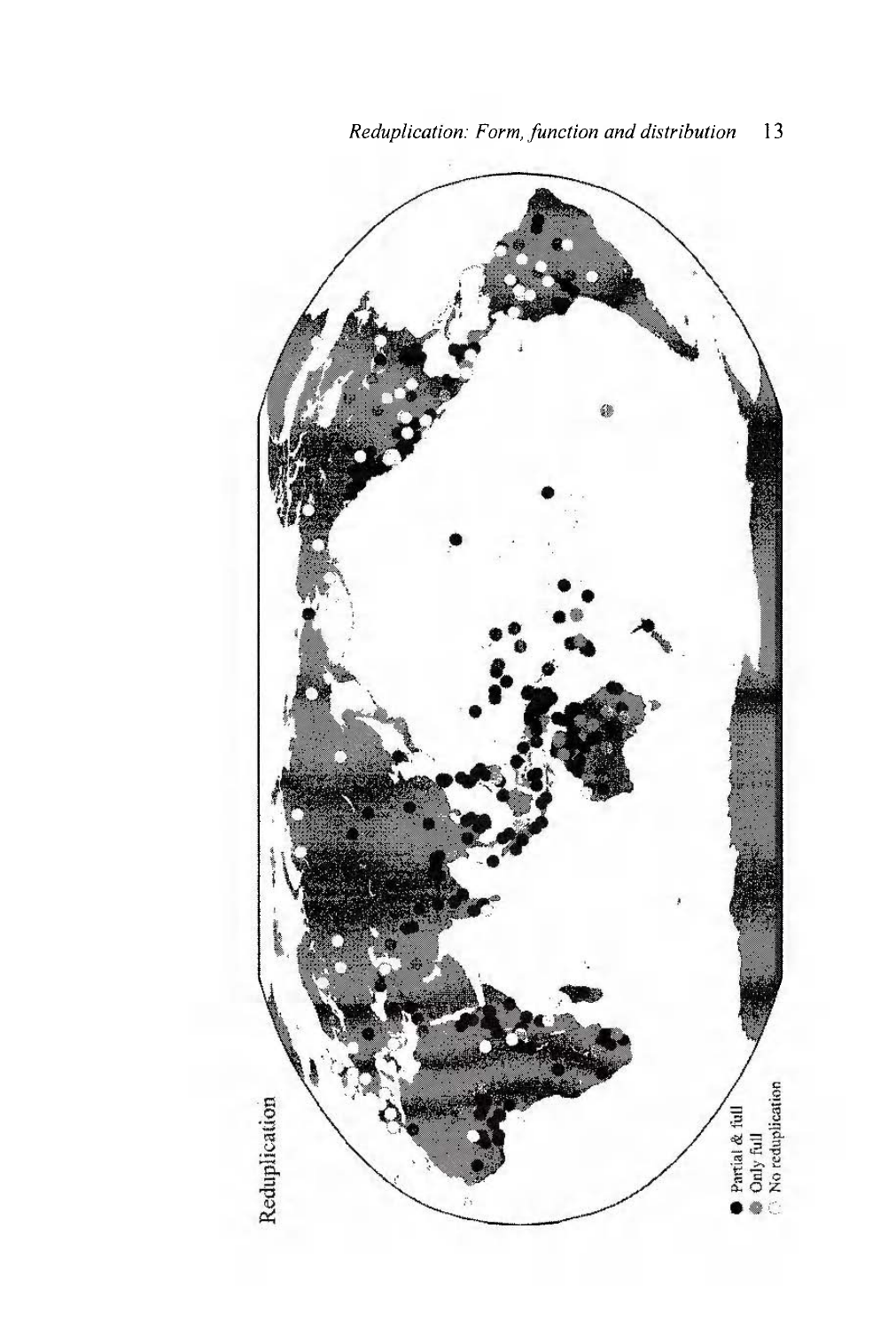| (3.) | Nukuoro Total Reduplication |                               |          |                        |  |
|------|-----------------------------|-------------------------------|----------|------------------------|--|
|      | gohu                        | dark                          | gohugohu | getting dark           |  |
|      | vai                         | water                         | vaivai   | watery                 |  |
|      | hano                        | 80                            | hanohano | diarrhea               |  |
|      | gada                        | smile                         | gadagada | laugh                  |  |
|      | ivi                         | bone                          | iviivi   | skinny                 |  |
|      | ahi                         | fire                          | ahiahi   | evening                |  |
|      |                             | Nukuoro Partial Reduplication |          |                        |  |
|      | seni                        | sleep, sg. actor              | sseni    | sleep, pl. actor       |  |
|      | huge                        | open, pl. goal                | hhuge    | open, sg. goal         |  |
|      | ludu                        | pick (trees) leisurely        | lludu    | pick trees frantically |  |
|      | gai                         | eat                           | gagai    | fish are biting        |  |
|      |                             |                               |          |                        |  |

Languages that employ partial reduplication may do so in various ways. Reduplicated material is most often found at the beginning of a base, but occurs also in medial and final position.

(4.) Reduplicative Prefixes, Suffixes and Infixes Hunzib initial (N. Caucasian, Russia) CV(C) reduplication *bat'iyab* 'different' *bat'bat'iyab* 'very different' *mugä-* 'after' *mu.muga-λ* 'much later' (van den Berg 1995: 34) Choctaw (Muskogean, USA) medial CV reduplication *tonoli* 'to roll' *tononoli* 'to roll back and forth' *binili* 'to sit' *bininili* 'to rise up and sit down' (Kimball 1988: 440)

> Paumari (Arawakan, Brazil) final disyllabic reduplication *a-odora-dora-bakhia-loamani-hi*  lpl-gather.up-REDUP-frequently-really-THEME 'we keep gathering them' (Chapman and Derbyshire 1991)

The phonological nature of the reduplicated material varies from language to language and construction to construction. Reduplicative morphemes are often characterized by the number of phonemes included in the copy, C, CV, CVC, V, CVCV, etc., the number of syllables to be reduplicated, or the number of repeated morae. In Ngiyambaa (Australian), the reduplicant consists of a copy of the first syllable and a copy of a light version of the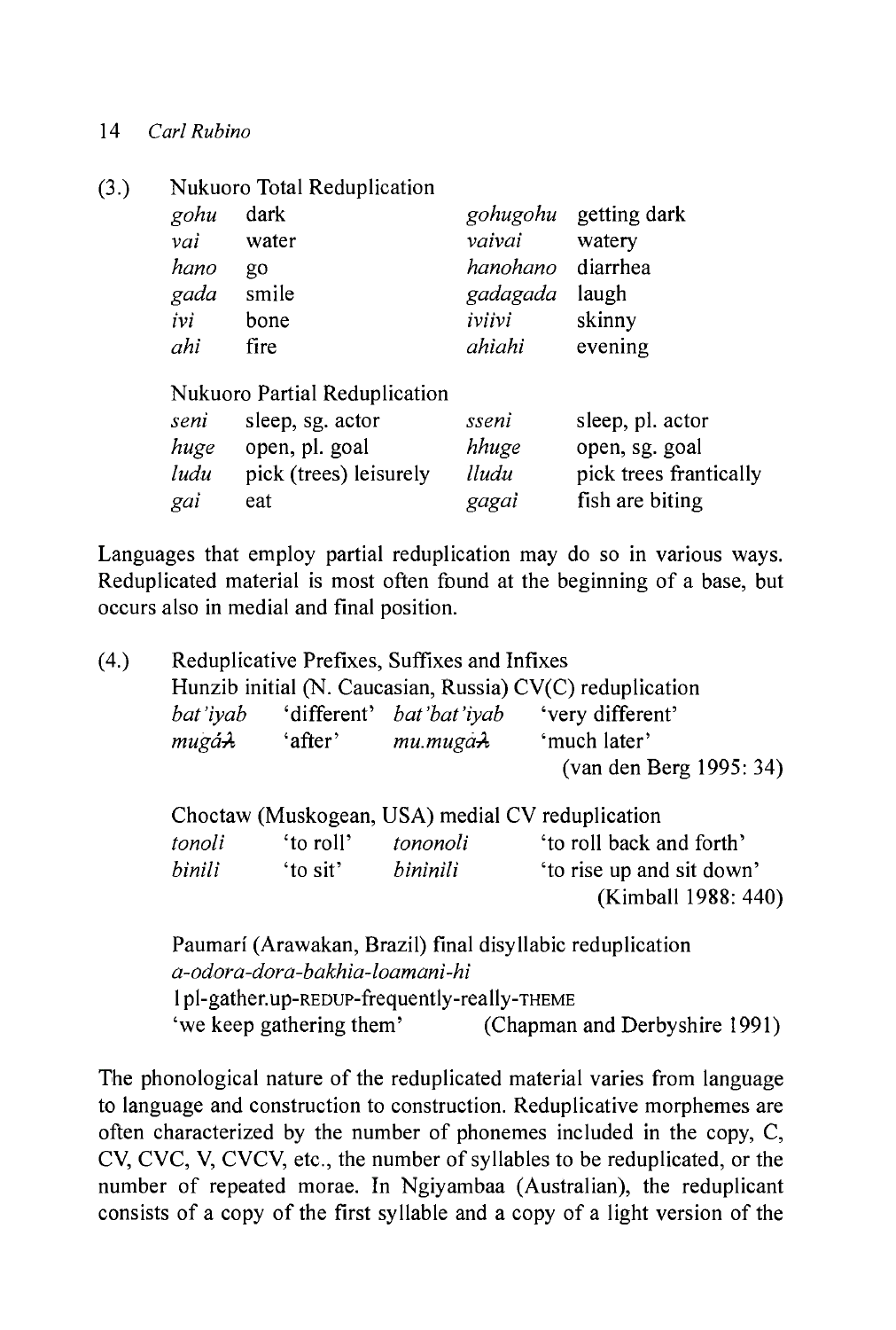second syllable, not including final vowel lengthening or a coda consonant (Donaldson 1980): *magu-magu:* 'around one', *dhala-dhalarbi-ya* (REDshine-PRS) 'to be pretty shiny'. The number of times a sequence is reduplicated is also a morphological factor in some languages, e.g. Mokilese (Austronesian, Micronesia) duplication vs. triplication: *roar* 'give a shudder' > *roarroar* 'be shuddering' > *roarroarroar* 'continue to shudder' (Harrison 1973). In Tigre (Semitic, Eritrea) internal reduplication of up to three internal syllables can be used. Each reduplication attenuates the meaning of the verb (Rose 2003: 114):

| (5.) | $d$ <i><del>əgm-a</del></i> | tell, relate                   |
|------|-----------------------------|--------------------------------|
|      | $d$ əga:gəm-a:              | tell stories occasionally      |
|      | $d$ əga:ga:gəm-a:           | tell stories very occasionally |
|      | $d$ əga: ga: ga: gəm-a:     | tell stories infrequently      |

In some cases, the morpheme type of the reduplicant will depend on other factors. In Mangap-Mbula (Austronesian, Umboi Island, New Guinea), the reduplicant of intensive constructions occurs as a prefix with bases that have a long penultimate vowel, otherwise it is suffixed (Spaelti 1997), e.g. *baä.da > bad.baä.da* 'you (sg.) be carrying', *boozo > bozboozo* 'very many,' vs. *molo > mololo* 'very long', *posop > posopsop* 'you (sg.) be finishing.' In Kinyarwanda (Bantu, Rwanda), intensive verbal reduplication is only present with bisyllabic stems. Monosyllabic verbs (and verbal stems consisting of a monosyllabic root and a stem extension) and polysyllabic verb stems do not reduplicate (Kimenyi 2002: 265).

Reduplicative constructions can also be characterized as being simple, complex, or automatic. A simple construction is one in which the reduplicant matches the base from which it is copied without phoneme changes or additions. A complex construction involves reduplication with some different phonological material, such as a vowel or consonant change or addition, or phoneme order reversal. Mangarayi (Australian) has a pluralizing reduplicative construction in which the first consonant of the reduplicant is a copy of the onset consonant of the second syllable of the base followed by the rime of the first syllable, sometimes accompanied by the suffix  $-i$ *i* or  $-i$ *i*. The newly created syllable does not correspond to any constituent in the original word: *gurjag* 'lily' > *gurjurjagji* 'having lots of Iillies'; *gan<sub>i</sub>*i 'child of maternal grandmother's brother' > *ganjanjiji* 'children' of maternal grandmother's brother'; *jimgan* 'knowledgeable person' > *jimgimgan* 'knowledgeable people'; *barfgal* 'egg' > *baqgaqgalji* 'having lots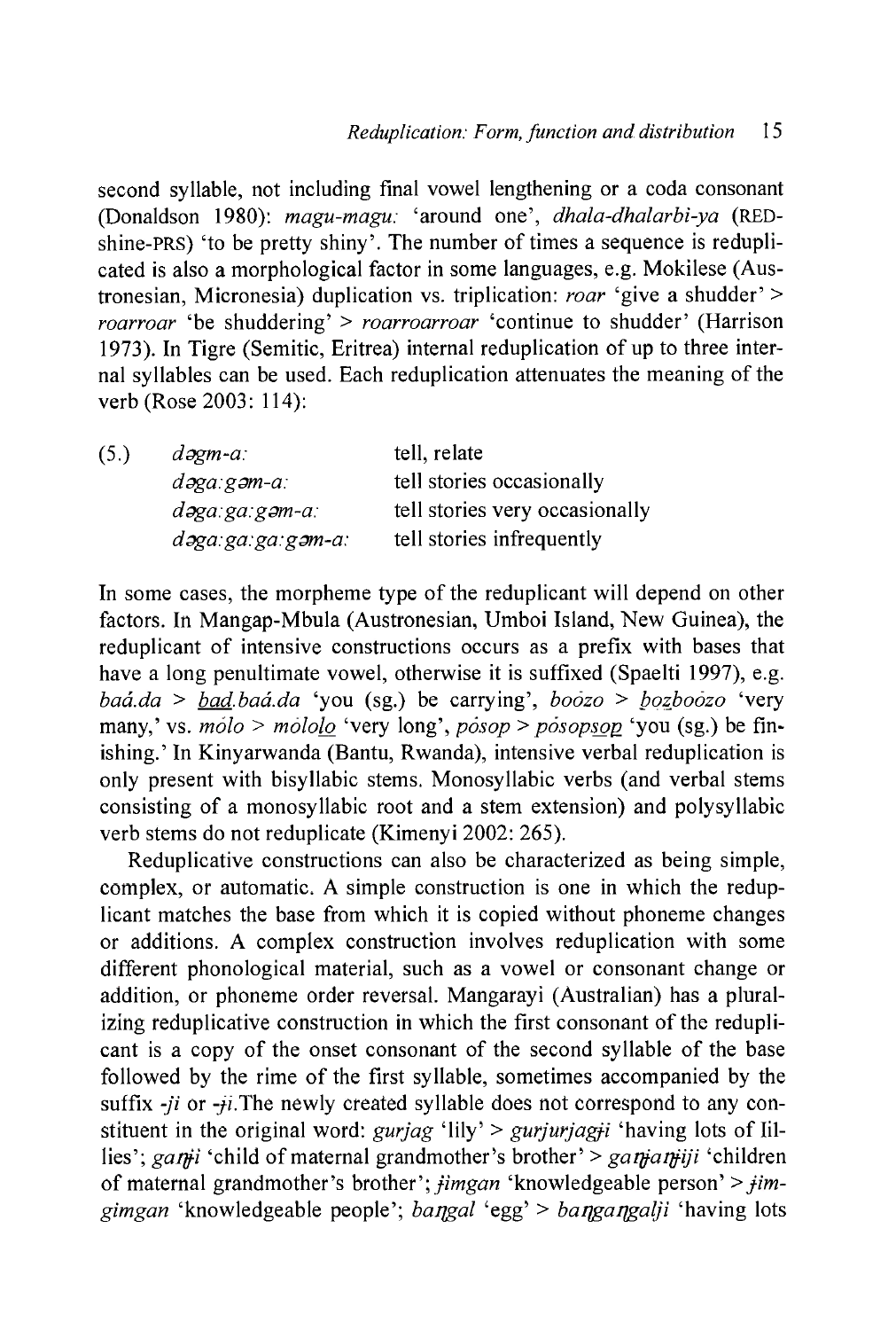of eggs' (Merlan 1982). Some languages copy a short string of a root with extra material of varying lengths. In Yakan (Austronesian, Philippines), a morpheme consisting of the first consonant of the base, followed by the segment *ew* is used with some roots to express repetition or distributed action (Behrens 2002: 71):

| (6.) | labo'  | fall             | lewlabo'  | keep on falling           |
|------|--------|------------------|-----------|---------------------------|
|      | duddag | fall off         | dewduddag | repeatedly fall off       |
|      | saget  | m <sub>1</sub> x | sewsaget  | all mixed (several items) |

Imitative reduplication in Indonesian involves the creation of a root-like form which generally does not exist independently and differs from the root by a vowel or consonant change (Macdonald and Soenjono 1967: 54).

| (7.) | belat   | screen     | belat-belit    | underhanded       |
|------|---------|------------|----------------|-------------------|
|      | ganti   | substitute | gonta-ganti    | reciprocal        |
|      | umbang  | float      | umbang-ambing  | drift to and fro  |
|      | tjoreng | scratch    | tjoreng-moreng | full of scratches |
|      | tjerai  | sever      | tjerai-berai   | disperse          |
|      | erot    | crooked    | erang-erot     | zigzag            |

In Limos Kalinga (Austronesian, Philippines, a certain iterative construction is used consisting of the prefix *maka-,* a copy of the first syllable of the base, a light copy of the second (minus the final consonant, if any), and gemination of the first consonant at the affix boundary (Ferreirinho 1993:90).

| (8.) | maka-d-dawa-dawak   | keep on performing the curing ceremony |
|------|---------------------|----------------------------------------|
|      | maka-ng-ngina-ngina | keep on buying                         |
|      | maka-s-saksa-saksak | keep on washing                        |
|      | maka-l-ligwa-ligwat | keep on getting/standing               |

In Tuvan (Altaic, Siberia), diminutive 's' reduplication copies the entire base, except the initial consonant which is replaced by [s] in the reduplicant, e.g. *pelek* 'gift' > *pelek-selek* 'gift:DIMINUTIVE'. For bases that are vowel-initial, an onset [s] is added to the reduplicant, e.g. *aar* 'heavy' > *aar-saar* 'heavy :DIMINUTIVE' ; *uuruk-suuruk* 'simultaneously' (Harrison 2000). Tamil (Dravidian, India) displays a similar phenomenon where the initial CV of the reduplicated material is replaced by *hi-,* e.g. *puli* 'tiger' > *puli kili* 'tigers and other beasts'; *maram* 'tree' *maram kiram* 'trees and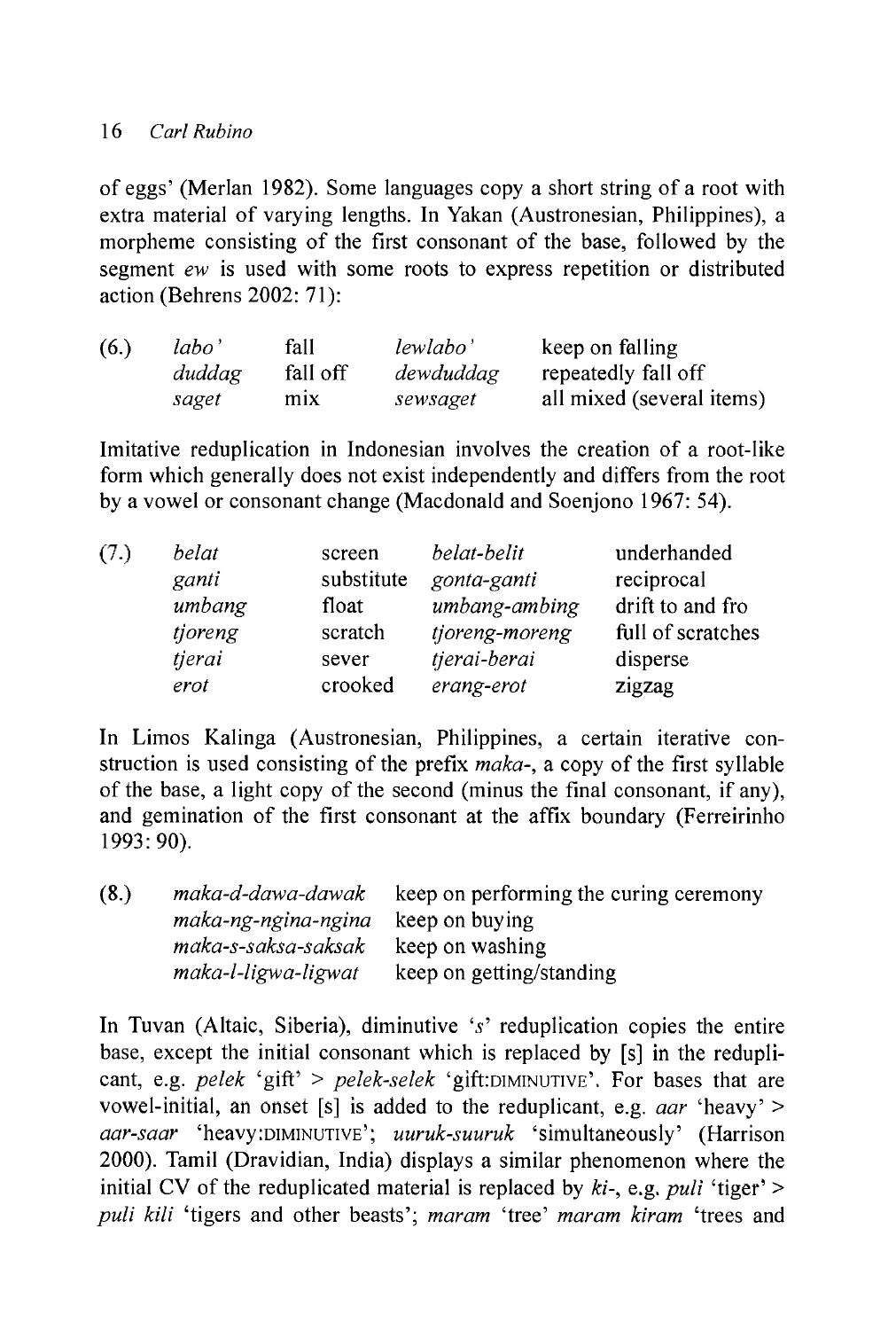other growing things'; *kaappi* 'coffee' > *kaappi kiippi* 'coffee and other beverages' (Schiffman 1999: 172). Patterns such as these exist in a number of languages and are collectively referred to *echo constructions.* Malak Malak, an Australian language from Western Arnhem Land, employs a construction with certain one or two-syllable verb roots to denote a pluralizing effect. As in echo constructions, a separate consonant is employed with the reduplicated material, however, a smaller part of the base is actually copied. This reduplication involves the use of a liquid consonant [r], [r] or [1] between reduplicated vowels (Birk 1976: 95-96):

|               |                 | Gloss                     |
|---------------|-----------------|---------------------------|
| lam           | laram           | talk                      |
| $t^{\nu}$ urk | $t^{\nu}$ ururk | bury; enter               |
| kulpat        | kulparat        | load into a canoe         |
| tikal         | tikalal         | lie down                  |
| karkwat       | kararkwarat     | take out                  |
|               |                 | Singular Verb Plural Verb |

Certain phonological processes may also take place that affect the form of the reduplicated constituent. Nias (Austronesian, Indonesia) disyllabic reduplication sometimes includes voicing, *a-fusi* 'white' *a-vuzi-vuzi* 'whitish' (Brown 2001). In Bissa (Niger-Congo, Burkina Faso), vowels are raised in a reduplicative prefix  $C_1V_{\text{fhicher}l}$ - to form plural verbs (Prost 1950: 53):

| (10.) | Singular | Plural | Gloss  |  |
|-------|----------|--------|--------|--|
|       | naso     | nėnaso | catch  |  |
|       | ta       | tita   | close  |  |
|       | bа       | biba   | do     |  |
|       | son      | suson  | insult |  |
|       |          |        |        |  |

Reduplication can also be discontinuous, in which a small segment is inserted between the reduplicant and base. In Alamblak (Sepik-Ramu), *ba*  joins reduplicated constituents in an intensifying construction: *hingna*marpa-ba-marpa-me-r (work-RED-ba-straight-REMOTE.PAST-3SG.MASC) 'he worked very well' (Bruce 1984: 165). In Dholuo (Nilo-Saharan, Kenya), the vowel  $a$  is inserted as a prefix to a reduplicated word base to express mitigation (Omondi 1982: 87):

| (11.) | tedo  | cook      | tedo atédâ                         | just cooking |
|-------|-------|-----------|------------------------------------|--------------|
|       | nvoro | vesterday | <i>nyoro anyora</i> only yesterday |              |
|       | kúóyō | sand      | <i>kúóyô akúóyâ</i> mere sand      |              |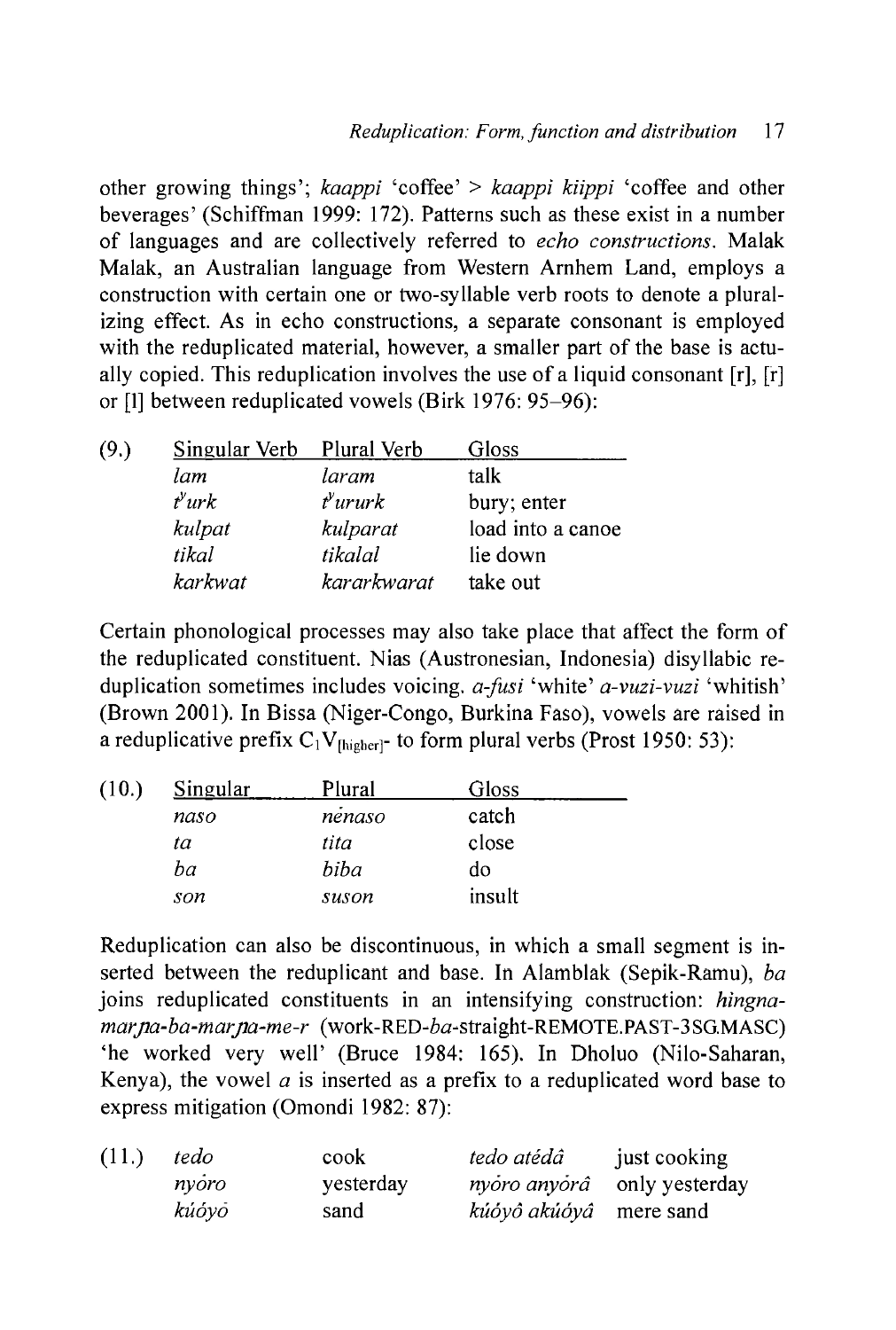Automatic reduplication is reduplication that is obligatory in combination with another affix, and which does not add meaning by itself to the overall construction; the affix and reduplicated matter together are monomorphemic, e.g. the Ilocano *aginCV-* prefix which expresses pretense > *singpet* 'behave' *aginsi-singpet* 'to pretend to behave.' In Nez Perce (Penutian, USA), the sufffix  $-not/-\hat{u}t$  '-less' also triggers reduplication. (Aoki 1963:43):

| (12.) | tohon | leggings | titohonot | without leggings |
|-------|-------|----------|-----------|------------------|
|       | samx  | shirt    | sismáxnot | without shirt    |

Reduplicative constructions are most likely to be continuous. Reduplicative prefixes occur next to material that is copied from the initial part of a base; suffixes follow material that is copied from the end of a base. However, in Chukchi (Chukotko-Kamchatkan, Russia), some absolutive nouns are formed with a reduplicative suffix consisting of material from the beginning of the base (Dunn 1999: 108):

| Singular, Abs.               | Plural, Abs.           | Gloss                  |
|------------------------------|------------------------|------------------------|
| $irw - \theta - ir$          | $irw-2-t$              | edged weapon           |
| jokwa-jow                    | jokwa-t                | eider duck             |
| kəm?ə <sub>r</sub> kəm       | $k$ əm $2 - 2t$        | worm, caterpillar      |
| weni-wen                     | weni-t                 | bell                   |
| $tan\eta$ - $\sigma$ - $tan$ | $tan\eta - \partial t$ | stranger               |
| jil ?e-jil                   | $jil$ $2e-t$           | Arctic ground squirrel |
|                              |                        |                        |

Some languages may employ more than one type of reduplicative affix in the same word. Ilocano employs a construction used with onomatopoetic roots that consists of a copy of the initial consonant, followed by a replacive vowel *a* with another copy of the initial consonant, and accompanied by reduplication of the final vowel: CiaC]- -Vfma|-, e.g. *kitol* /kitul/ 'sound of shoes' > *kaktüol* /kaktuul/ 'repeated clicking of heels'; *bitog*  /bitug/ 'thumping sound' > *babtiiog* /babtuug/ 'knock down; punch'; *kireb*  'slamming sound' > *kakreeb* 'slam resoundingly' (Rubino 2001b).

Finally, in some languages there are restrictions on what can appear in the reduplicant, stemming from phonological constraints or historical factors. In Tagalog, complex onset syllables occur frequently in the language from foreign loans, e.g. *trabaho* 'work', *prutas* 'fruit'. However, monophonemic onsets are preferred in reduplicants, e.g. *magtatrabaho* 'will work', *magpuprutas* 'fruit vendor.' In Malagasy, the word endings *-ka, -tra, -na* do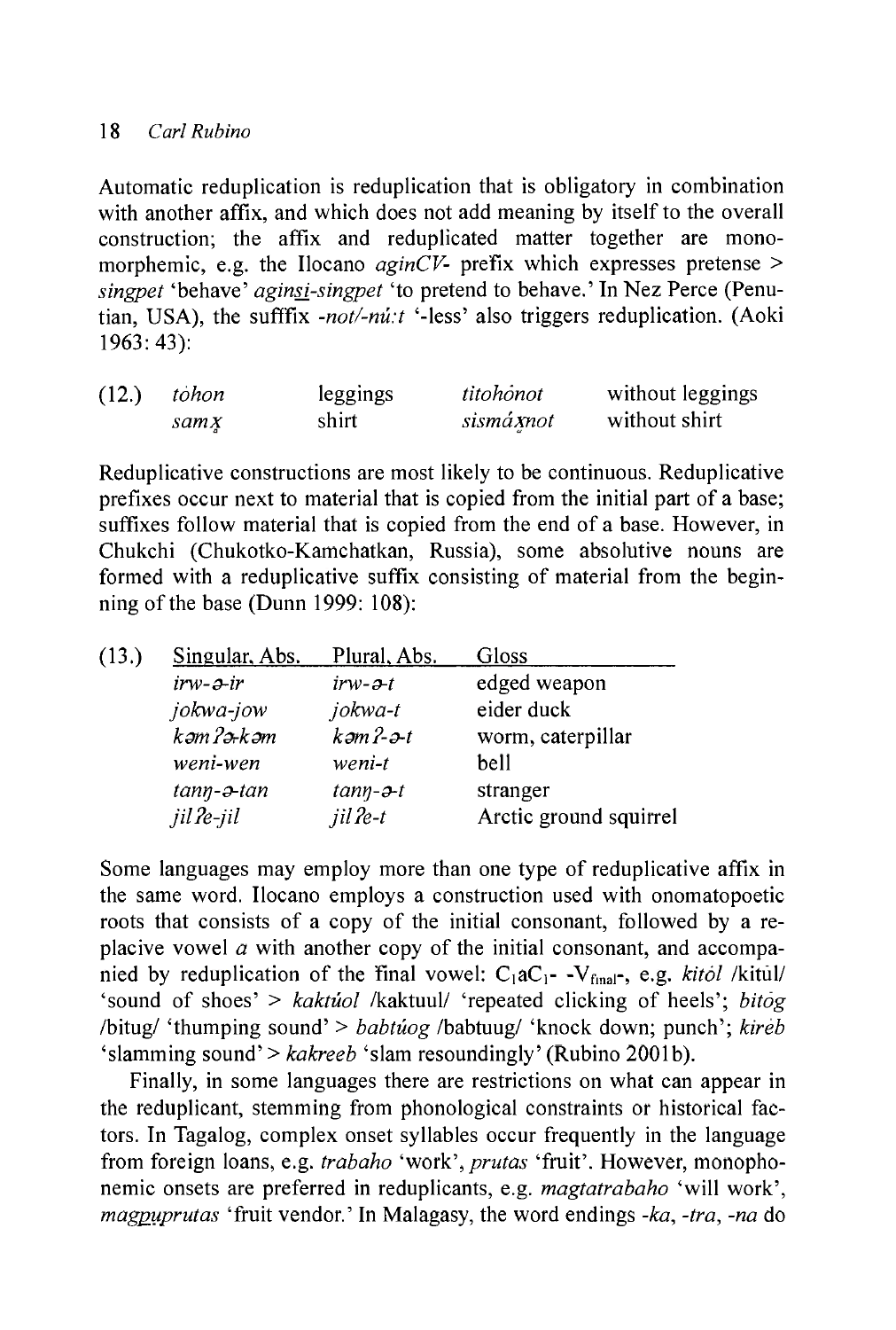not participate in reduplication, e.g. *pitsoka* 'foolish' > *mi-pitso-pitsoka* 'a little bit stupid, foolish', *mi-petraka* 'to sit' > *mi-petrapetraka* 'to sit about'. The deviant behavior of the stem formatives *-ka, -tra,* and *-na* reflects the fact that they are a product of a default vowel /a/ added after historically consonant-final words as part of the development towards the modern CV structure in Malagasy, e.g. *volana* 'moon' (< *\*bulan), sdratra* 'writing' *(<\*surat*). The stem formatives should be treated as "extended roots" which are involved in a variety of synchronic alternations (Rasoloson and Rubino, in press).

# **2. Function**

Reduplicative morphemes can carry a number of meanings, and in some languages the same reduplicative morpheme is used to denote quite contrary meanings. For example, the Ilocano CVC- distributive prefix for nouns, when applied to numbers, specifies limitation: *sab-sdbong* 'various/several flowers', *wal-walo* 'only eight'.

Reduplication can be used to form new words, e.g. Tausug *dayang*  'ma'am' > *dayangdayang* 'princess'; *datu'* 'male of royal lineage' > *datu- 'datu'* 'doll'; Indonesian *mata* 'eye' > *matamata* 'spy'; *bantal* 'pillow' > *bantalbantal* 'railway tie'; Tok Pisin *wil* 'wheel' > *wilwil* 'bicycle'; Ilocano *tao* 'human' > *taotao* 'pupil of the eye'; *tukak* 'frog' *tukaktukak* 'wart'; Inseno (Chumashan, USA) *axmuyun* 'burn, smart with pain' > *axmuyuxmuyun* 'have courage' (Applegate 1976: 272); Mapun (Austronesian, Philippines) *sapi'* 'cow' > *sapi'-sapi*"cowrie shell', *bangkay* 'corpse' > *bangkaybangkayan* 'period of time when relatives look over a body in state' (Collins, Collins, and Hashim 2001).

With verbs (and adjectives), reduplication may be used to denote a number of things such as number (plurality, distribution, collectivity), distribution of an argument; tense; aspect (continued or repeated occurrence; completion; inchoativity), attenuation, intensity, transitivity (valence, object defocusing), conditionality, reciprocity, pretense, etc. For example, Alabama (Muskogean, USA) marks the temporary versus permanent distinction in verbal aspect with vowel lengthening *loca* 'to be black (covered in soot)' vs. *looca* 'to be a black person' as well as attenuation with gemination *kasatka* 'cold' > *kässatka* 'cool' *lamatki* 'straight' *Icimmatki* 'pretty straight' (Hardy and Montier 1988).

Reduplicative inflection can be seen in many iterative or plural formations as in Hitchiti (Muskogean) adjectival stems: *cikti* 'thick (liquids)' >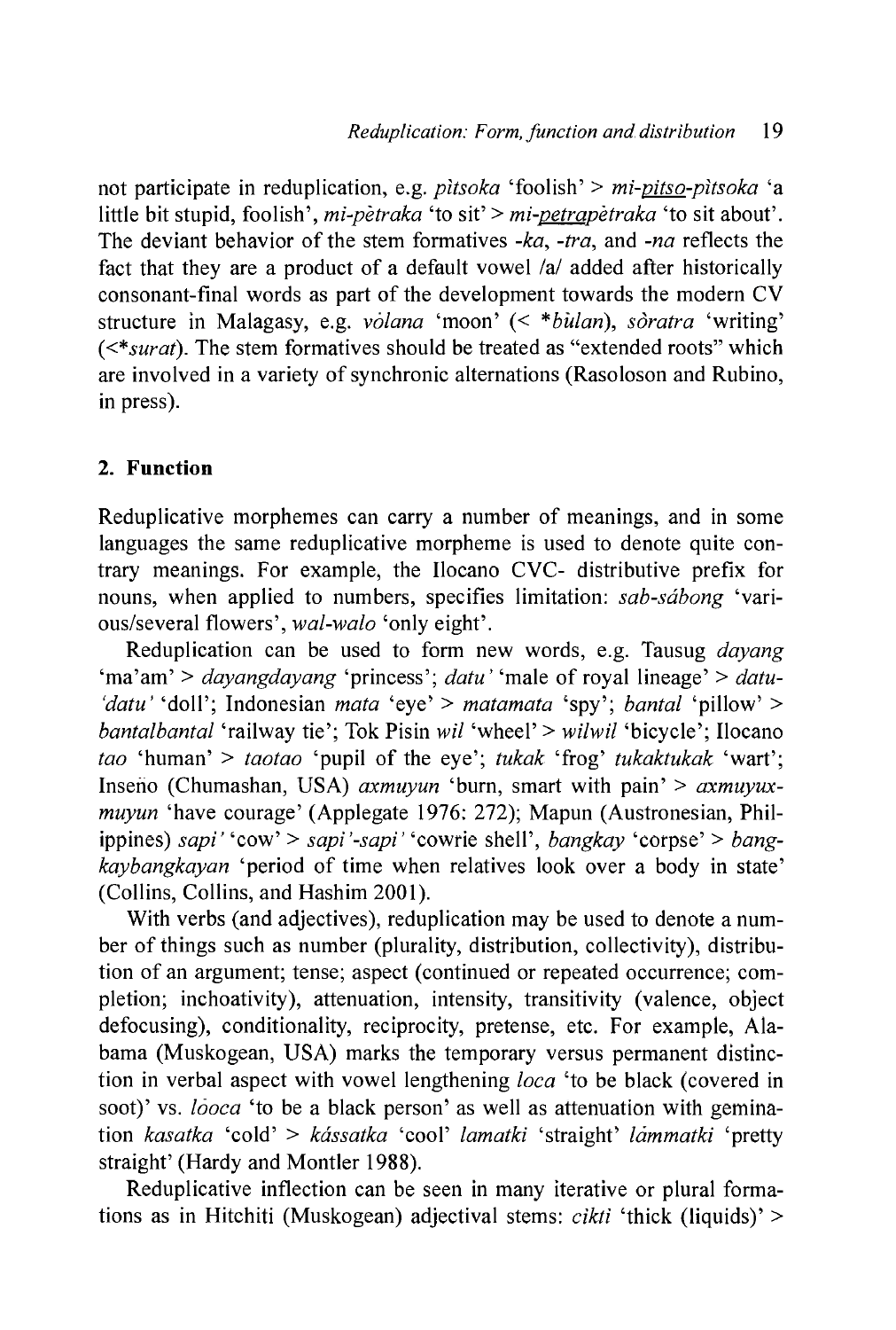*cikci.ti* 'thick, plural' (Kimball 1988: 440). Luiseno (Uto-Aztecan) employs two types of reduplication quite iconically to denote various plural actions: *lawi* 'to make a hole', *law-lawi* 'to make two holes, make a hole twice', *lawa-lawi* 'to make many holes, more than two' (Kroeber and Grace 1960), as Lampung (Austronesian, Indonesia) uses different reduplicative constructions to signal varying degrees of intensity: *balak-balak* 'very large', *xa-xabay* 'somewhat afraid' (Walker 1976).

Arapesh (Torricelli, Papua New Guinea) employs reduplication to intensify or distribute the meaning of an action, often implying carelessness or lack of control on the part of the agent: *su* 'touch, hold' *susu* 'touch all over, paw'; *ripok* 'cut' *rirtpok* 'hack up' (Dobrin 2001: 36). Comox (Salish, Canada) employs -VC reduplication to express actions which lack control:  $c'ek'' - n'$  I put a light on it' >  $c'ek'' - k'' - n'$  I put a light on it by mistake' (Kroeber 1988: 162).

Luiseno employs initial reduplication to express an emphatic conditional emphasizing that the verbal stem action may be carried out with the volition of the actor (Kroeber and Grace 1960):

| (14.) | nec-neci      | would certainly pay                 |
|-------|---------------|-------------------------------------|
|       | woko-woko?ax  | would arrive                        |
|       | ya:-ya-yax    | would go all over to tell it to all |
|       | sa:-sa-sa:msa | would buy                           |

Reduplication is used in a few languages to mark the inchoative, designating the start of a verbal action. Inceptive verbs in Till (Salish) are marked with double initial or final reduplication (Reichard 1959: 244):

| (15.) | $k$ 'ł                           | sick                      |
|-------|----------------------------------|---------------------------|
|       | $da$ s-li-t- $k$ 't-i            | I am beginning to sicken. |
|       | asnux                            | know                      |
|       | $n\ddot{s}$ -i-i-as-asnox $v$ -i | I begin to know.          |
|       | yahs                             | see                       |
|       | c-yi-yi-yahis-úi                 | I begin to see.           |

In Alabama, actions that are imperfective in aspect (incomplete or lacking closure) appear in the language with medial reduplication, e.g. *potooli*  'touch' > *pottooli* 'coming together' (Hardy and Montier 1988: 413).

Reduplication can be used to create lexical subclasses. Ilocano employs partial reduplication to form comparative adjectives, e.g. *dakkel* 'big' > *dak-dakkel* 'bigger'; *na-ijisit* 'dark' > *naijisyisit* 'darker', *na-?imas* 'delicious' > *na-?im?imas* 'more delicious.' Fijian employs full reduplication to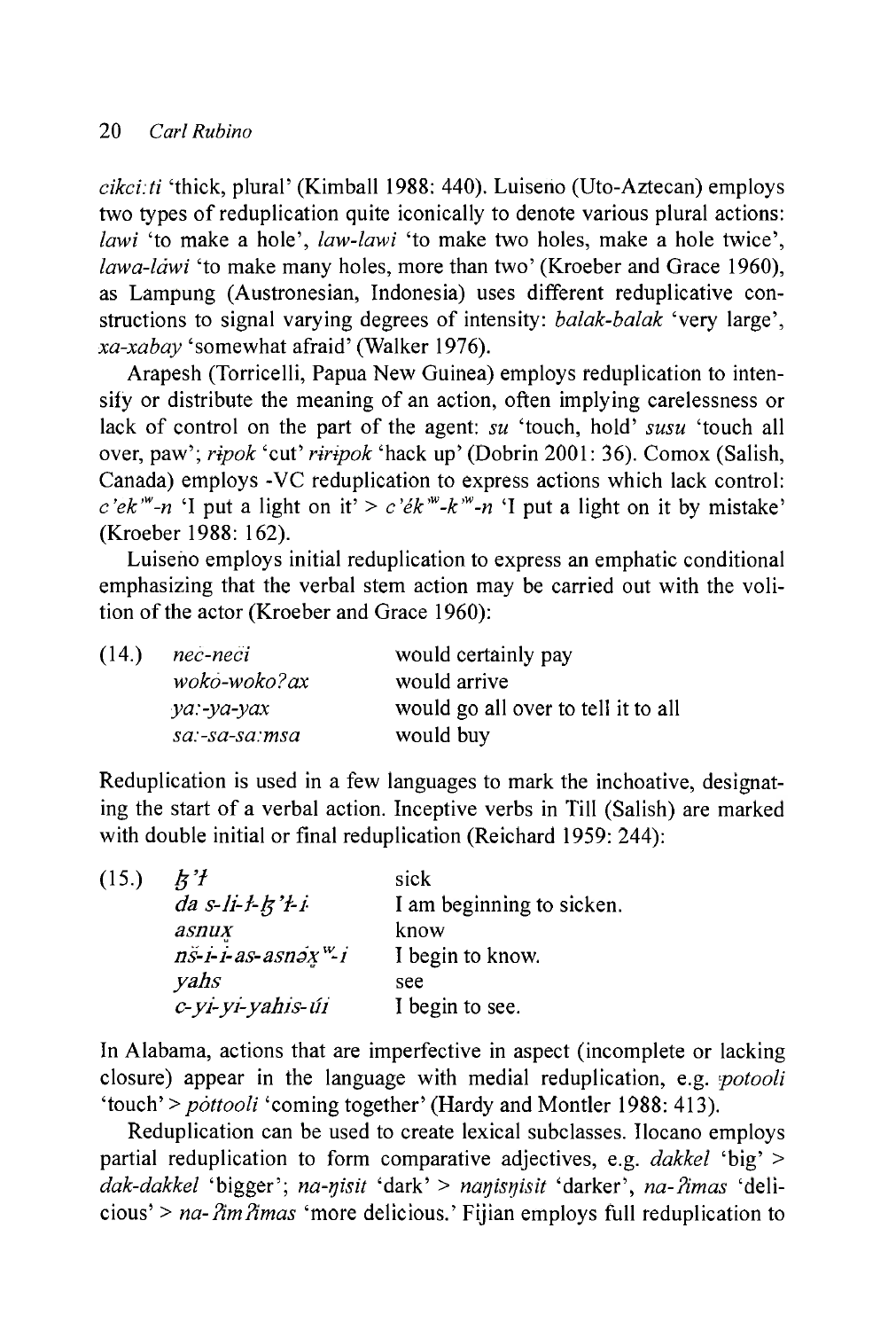derive an intransitive verb from a primarily transitive one, e.g. *cula* 'sew' > *cula-cula* 'sew away'; *rabe* 'kick' > *rabe-rabe* 'do a lot of kicking' (Dixon 1988: 48).

With nouns, reduplicative morphemes have been known to denote concepts such as number, case (#13), distributivity, indefiniteness, reciprocity, size (diminutives or augmentatives), and associative qualities. For instance, Papago (Uto-Aztecan, USA) plurals: *gogs* 'dog' > *gogogs* 'dogs' (Zepeda 1983); Ilocano reciprocals (Austronesian): *balem-bales* (CVCN-revenge) 'avenge each other' (Rubino 2000); Nez Perce diminutives: *xomayac* 'mischievous child' > *xoyamacxomayac* 'small mischievous child' (Aoki 1963: 43); and Yokuts (Penutian) associatives *k'ohis* 'buttocks' > *k'ok'ohis* 'one with large buttocks' (Newman 1944). Reduplication is also a common method of forming indefinite pronouns, e.g. Tausug *hisiyu-siyu* 'whoever, anybody' from *hisiyu* 'who', Mapun *mmooy-mmooy* 'whichever' from *mmooy* 'which' (Collins, Collins, and Hashim 2001).

With numbers, reduplication has been found to express various categories including collectives, distributives, multiplicatives, and limitatives. For example, Santali (Austro-Asiatic, India) *ge-gel* '10 each, by tens', Pangasinan limitatives *tal-talora* 'only three'; Ao Naga (Tibeto-Burman, India) final CVC reduplication distributives *asem* 'three' > *asemsem* 'three each', *tinet* 'seven' > *tinetnet* 'seven each' (Gowda 1975: 39); Javanese *sanga*  'nine' > *sanga-sangane* 'all nine' (Steinhauer 2001: 352).

Reduplication is also used derivationally to alter word class, e.g. Kayardild (Pama-Nyungan) *kandu* 'blood' > *kandukandu* 'red' (Evans 1995); Luiseno (Uto-Aztecan, USA) *lepi* 'to tan, soften' > *lepe-lpi-s* 'pliable' (Kroeber and Grace 1960); Tigak (Austronesian) *giak* 'send' > *gigiak*  'messenger' (Beaumont 1979); Nama (Khoisan) causatives  $\ell$ *om* 'difficult' > *lom!om* 'make something difficult' (note that the tone of the second syllable is lowered to mid tone). (Hagman 1977: 18).

Full reduplication of temporal nouns is used in several languages to derive temporal adverbials, e.g. Indonesian *pagi-pagi* 'early in the morning' from*pagi* 'morning'; Tausug *du:m-du:m* 'every night' from *du:m* 'night.' Indonesian employs full reduplication of certain verbs to derive adverbials (Macdonald and Soenjono 1967: 58):

| (16.) | diam  | be silent | diam-diam   | secretly    |
|-------|-------|-----------|-------------|-------------|
|       | tiba  | arrive    | tiba-tiba   | suddenly    |
|       | kira  | guess     | kira-kira   | at a guess  |
|       | masak | mature    | masak-masak | maturely    |
|       | coba  | trv       | coba-coba   | tentatively |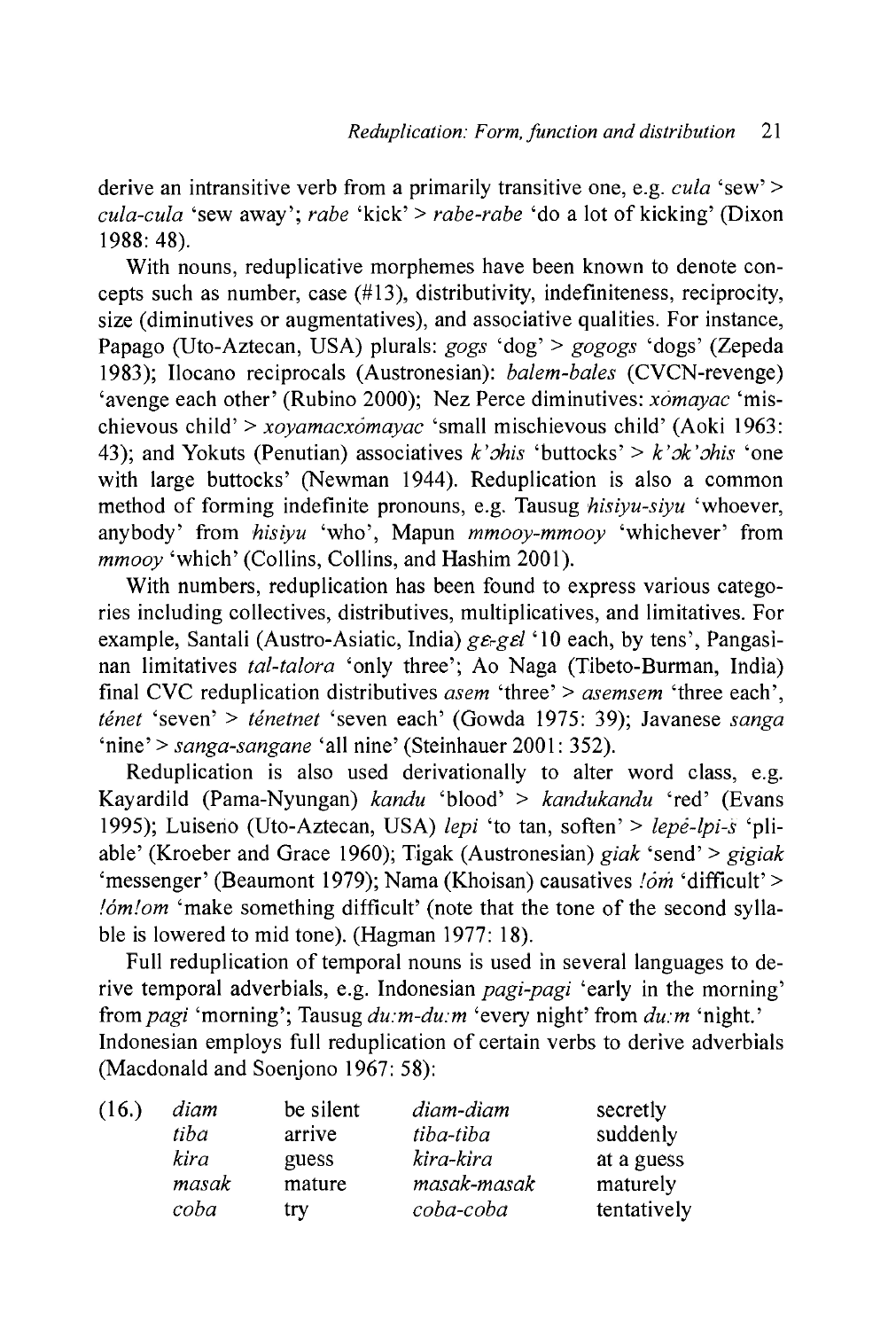Nez Perce employs reduplication with certain nouns to lexicalize colors, e.g. *mäqs* 'gall' > *maqsmdqs* 'yellow'; *simux* 'charcoal' > *cimüxcimux*  'black'; *M:s* 'water' > *ku.skü.s* 'blue gray' (Aoki 1963: 43-44).

# **3. Distribution**

Languages on the accompanying map are classified as having a productive reduplicative morpheme, only if the morpheme can be systematically generalized to a set of open class words, and/or the morpheme can still be applied in the modern form of the language. For example, Greek is classified as a language that does not meaningfully employ reduplication, although there are a few reduplicative forms present in the modern language that are remnants of a previously productive reduplicative process. In Ancient Greek, the perfect was formed by a Ce- reduplicative prefix, e.g. gé-grapha 'have written'; the modern equivalent is now periphrastic '*exo grapsi* (have + participial form).' The old construction still appears, however, in some learned words, e.g. *δβ-δό-mena* (Ce-give-MEDioPASSiVE) 'data', *yi-yon-os*  (Ce-become/happen-**PERFECT**) 'event.' Greek has also borrowed from Turkish a nonproductive reduplicative prefix used with at least one affective/intensive adjective: *tsir-tsiplakis* 'buck naked' from *tsiplakis* 'naked' (compare Turkish *bem-beyaz* 'very white' from *beyaz* 'white').

As can be seen from the map, reduplication is a much more pervasive phenomenon than one coming from a Western-European world view might imagine. Reduplication is very common throughout Austronesia (Pacific Islands, Philippines, Indonesia, Madagascar), Australia, South Asia, and many parts of Africa, the Caucasus, and Amazonia.

In the Western Hemisphere, some language families are particularly amenable to reduplication, Salishan, Pomoan, Uto-Aztecan, Algonkian, Yuman, Sahaptian, Siouan, etc, while others are not, such as Athabascan and Eskimo-Aleut.

Reduplication can be found in several areas of the world that are genetically quite diverse. One such area is the Indian subcontinent where reduplicative morphemes can be found in languages spanning several families, e.g. Indo-European, Dravidian, Austro-Asiatic and Tibeto-Burman. The Horn of Africa is yet another area where reduplication plays an important role in various languages of distinct families, e.g. Nilo-Saharan and Afro-Asiatic (Omotic, Cushitic, and Semitic) families: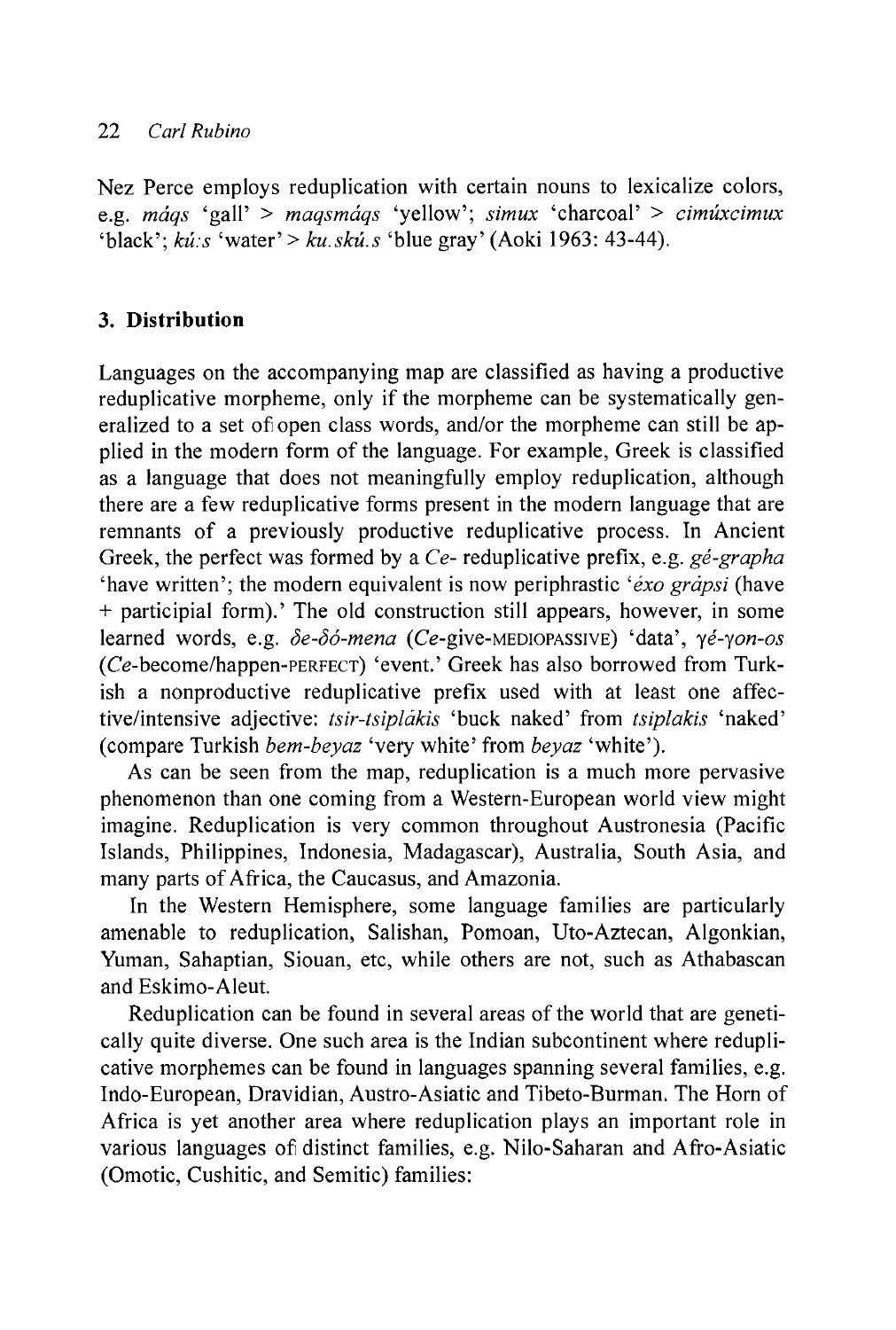| (17.) | Majang reciprocals (Nilo-Saharan, Ethiopia; Unseth 1991: 244) |       |                     |                         |
|-------|---------------------------------------------------------------|-------|---------------------|-------------------------|
|       | Root                                                          |       | 3p reciprocal, past |                         |
|       | tim                                                           | fight | ti-timiikon         | they fought each other  |
|       | iok                                                           | wound | jo-jokiikon         | they wounded each other |
|       | kon                                                           | help  | ko-koniikon         | they helped each other  |

| buurán | fat        | buurbuurán   | fat, pl.                                                    |
|--------|------------|--------------|-------------------------------------------------------------|
| fiicán | good, fine | fiicfiican   | good, fine, pl.                                             |
| macaan | sweet      | macmacaan    | sweet, pl.                                                  |
| rìix   | push       | riixrìix     | push around                                                 |
|        |            | dhaqdhaqàaq  | move back and forth                                         |
|        |            | dhaqàaq move | Somali plurals and intensives (Cushitic; Saeed 1999: 48-49) |

(19.) Amharic plurals (Semitic, Ethiopia; Leslau 2000: 41)

| rägagg om<br>räggim<br>long, pl.<br>long |  |
|------------------------------------------|--|
|                                          |  |
| adaddis<br>new, pl.<br>addis<br>new      |  |
| calves<br>gidär<br>gidadar<br>calf       |  |
| dorar art<br>doro<br>hens<br>hen         |  |
| ladies<br>wäyzäro<br>wäyzaz or<br>lady   |  |

Western Europe is one area where reduplication does not play a role in the morphology. However, Creoles that have developed from Western European languages are often found to employ reduplication quite productively, in many cases due to substratum influence, e.g. Nigerian Pidgin English *kop* 'cup' > *kopkop* 'by the cup', *tüde* 'today' > *tude-tude* 'this very day', *möto* 'car' > *möto-mdto* 'many cars', *dem* 'them' > *demdem* 'themselves (reciprocal)', *tyar* 'torn' > *tyar-tyar* 'shredded up', *wäka* 'walk' > *wäka-wäka*  'walking', *trowe* 'overflow' > *trowe-trowe* 'overflow profusely' *mek* 'make' *> mekmek* 'scheme, plot', *atöl* 'at all' *ätol-ätöl* 'under no circumstances', *gbüdüm* 'heavily' > *gbüdum-gbüdüm* 'very heavily' (Faraclas 1996: 253); Seselwa (Seychelles Creole French) *ver* 'green' > *e rob ver-ver* 'a greenish dress' > *e ver-ver rob* 'a deep green dress', *roz* 'ripe' > *roz-roz-roz* 'as ripe as can be' (Corne 1977: 31); Berbice Dutch Creole *inga* 'thorn' > *inga-inga*  'many thorns', *mangi* 'run' > *mangi-mangi* 'keep running' (Kouwenberg 1994).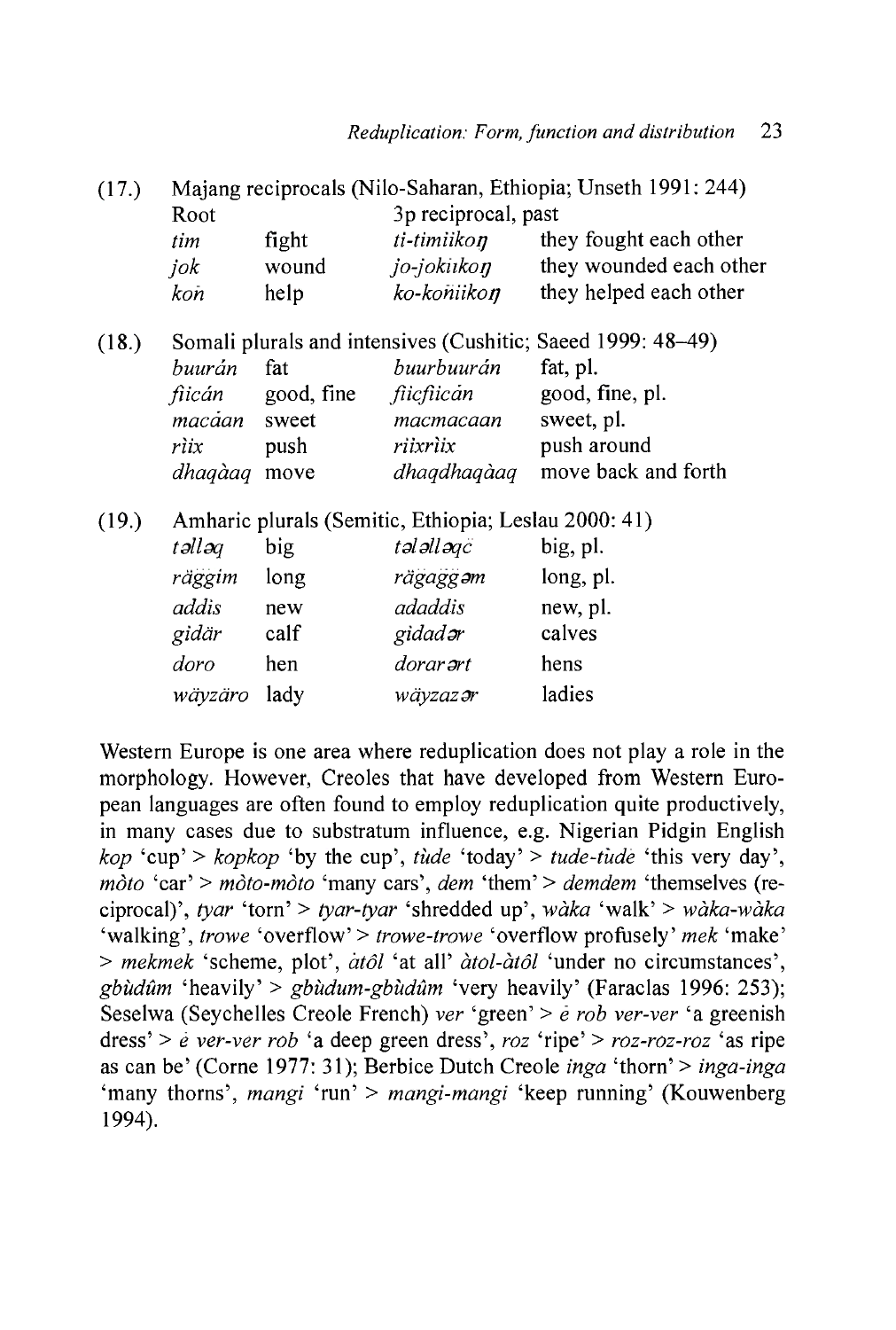| taak | talk       | taak-taak | talk continuously                                      |
|------|------------|-----------|--------------------------------------------------------|
| likl | little     | likl-likl | bit by bit                                             |
| wan  | one        | wan-wan   | a few isolated ones                                    |
| biit | beat, whip |           | whip constantly                                        |
|      |            |           | Jamaican Creole English (Bailey 1966: 16)<br>biit-biit |

| (21.) |        |         | Fa d'Ambô Creole Portuguese (Gulf of Guinea; Post 1998) |             |
|-------|--------|---------|---------------------------------------------------------|-------------|
|       | fėyu   | ugly    | féféyu                                                  | very ugly   |
|       | fumôzo | pretty  | fumôfumôzo                                              | very pretty |
|       | mongo  | slender | mongomongo                                              | skinny      |
|       | pėtu   | black   | pėtupėtu                                                | pitchblack  |

| (22.) | Zamboangueno Philippine Creole Spanish (Forman 1972: 121) |        |                                 |                                  |  |
|-------|-----------------------------------------------------------|--------|---------------------------------|----------------------------------|--|
|       | kvėre                                                     | desire | kyėre-kyėre                     | desire intensely                 |  |
|       | hirá                                                      | return | birá-birá                       | keep returning                   |  |
|       | ámo                                                       | boss.  |                                 | tampa-amo-amo pretend to be boss |  |
|       | sábe                                                      | know   | tampa-sabe-sabe pretend to know |                                  |  |

Although reduplicative morphemes are absent for most of the western branch of the Indo-European language family, reduplication is rather common in the Indo-Iranian languages of the east.

(23.) Sorani Kurdish (Iranian, Iraq; McCarus 1958: 82)

| péc     | curve | pecpec  | zigzag            |
|---------|-------|---------|-------------------|
| dəm     | time  | dəmdəm  | from time to time |
| $p$ ələ | haste | pələpəl | great haste       |

| (24.) | Tajik (Iranian, Tajikistan; Rastorgueva 1963: 25–26) |          |              |                      |  |
|-------|------------------------------------------------------|----------|--------------|----------------------|--|
|       | noz                                                  | coquetry | nozunuz      | whim, caprice        |  |
|       | mavda                                                | small    | mayda-chuyda | various small things |  |
|       | non                                                  | bread    | nonpon       | food and the like    |  |

| (25.) | Punjabi (Indo-Aryan, India; Bhatia 1993) |           |               |                    |  |
|-------|------------------------------------------|-----------|---------------|--------------------|--|
|       | xushii                                   | happiness | xushii xushii | happily            |  |
|       | nikkaa                                   | small     | nikkaa nikkaa | very small         |  |
|       | paaNii                                   | water     | paaNii vaaNii | water and the like |  |
|       | kamm                                     | work      | kamm vamm     | work and the like  |  |

It is hoped that this study will reveal that although in some pockets of the world's languages, morphological reduplication is either non-existent, nonproductive, or confined to marginal word classes, most areas of the world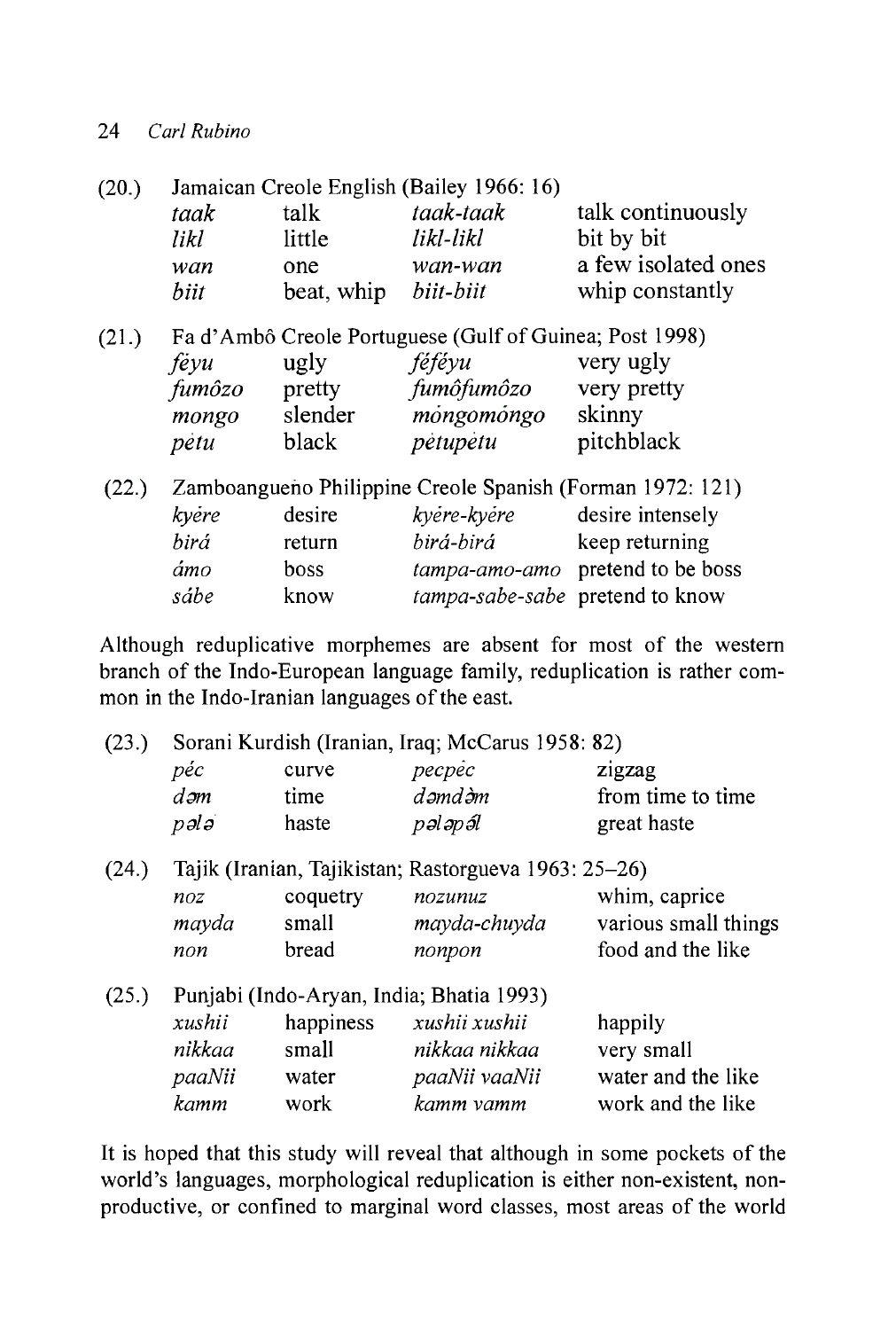do have languages that employ reduplication productively for quite diverse purposes and with varying degrees of iconicity.

# **Notes**

1. Special thanks to Martin Haspelmath for producing the map from my database and allowing me to reprint it for this volume, to Brian Joseph for the Greek data and to Peter Bakker for the Fa d'Ambo examples. The database used to produce the map was originally created for the "World Atlas of Linguistic Structures" edited by Matthew Dryer, Martin Haspelmath, David Gil and Bernard Comrie.

# **References**

| Aoki, Haruo        |                                                                                                                                 |  |  |  |
|--------------------|---------------------------------------------------------------------------------------------------------------------------------|--|--|--|
| 1963               | Reduplication in Nez Perce. International Journal of American Lin-                                                              |  |  |  |
|                    | guistics 29: 42-44.                                                                                                             |  |  |  |
| Applegate, Richard |                                                                                                                                 |  |  |  |
| 1976               | Reduplication in Chumash. In Margaret Langdon and Shirley Silver<br>(eds.), 271–283. The Hague: Mouton de Gruyter.              |  |  |  |
| Beaumont, Clive H. |                                                                                                                                 |  |  |  |
| 1979               | The Tigak language of New Ireland. Canberra: Dept. of Linguistics,                                                              |  |  |  |
|                    | Research School of Pacific Studies, Australian National University.                                                             |  |  |  |
| Behrens, Dietlinde |                                                                                                                                 |  |  |  |
| 2002               | Yakan-English Dictionary. Manila: Summer Institute of Linguistics.                                                              |  |  |  |
| Bailey, Beryl L.   |                                                                                                                                 |  |  |  |
| 1966               | Jamaican Creole Syntax. Cambridge: Cambridge University Press.                                                                  |  |  |  |
| Bhatia, Tej K.     |                                                                                                                                 |  |  |  |
| 1993               | Punjabi: A cognitive-descriptive grammar. New York: Routledge.                                                                  |  |  |  |
| Birk, D. B. W.     |                                                                                                                                 |  |  |  |
| 1976               | The Malak Malak Language, Daly River (Western Arnhem Land).                                                                     |  |  |  |
|                    | Canberra: Pacific Linguistics B-45.                                                                                             |  |  |  |
| Brown, Lea         |                                                                                                                                 |  |  |  |
| in press           | Nias. In The Austronesian Languages of Asia and Madagascar.                                                                     |  |  |  |
|                    | Nikolaus Himmelmann and K. Alexander Adelaar (eds.), London:                                                                    |  |  |  |
|                    | Curzon Press.                                                                                                                   |  |  |  |
| Bruce, Les         |                                                                                                                                 |  |  |  |
| 1984               | The Alamblak Language of Papua New Guinea (East Sepik). Pacific<br>Linguistics, C-81. Canberra: Australian National University. |  |  |  |
|                    |                                                                                                                                 |  |  |  |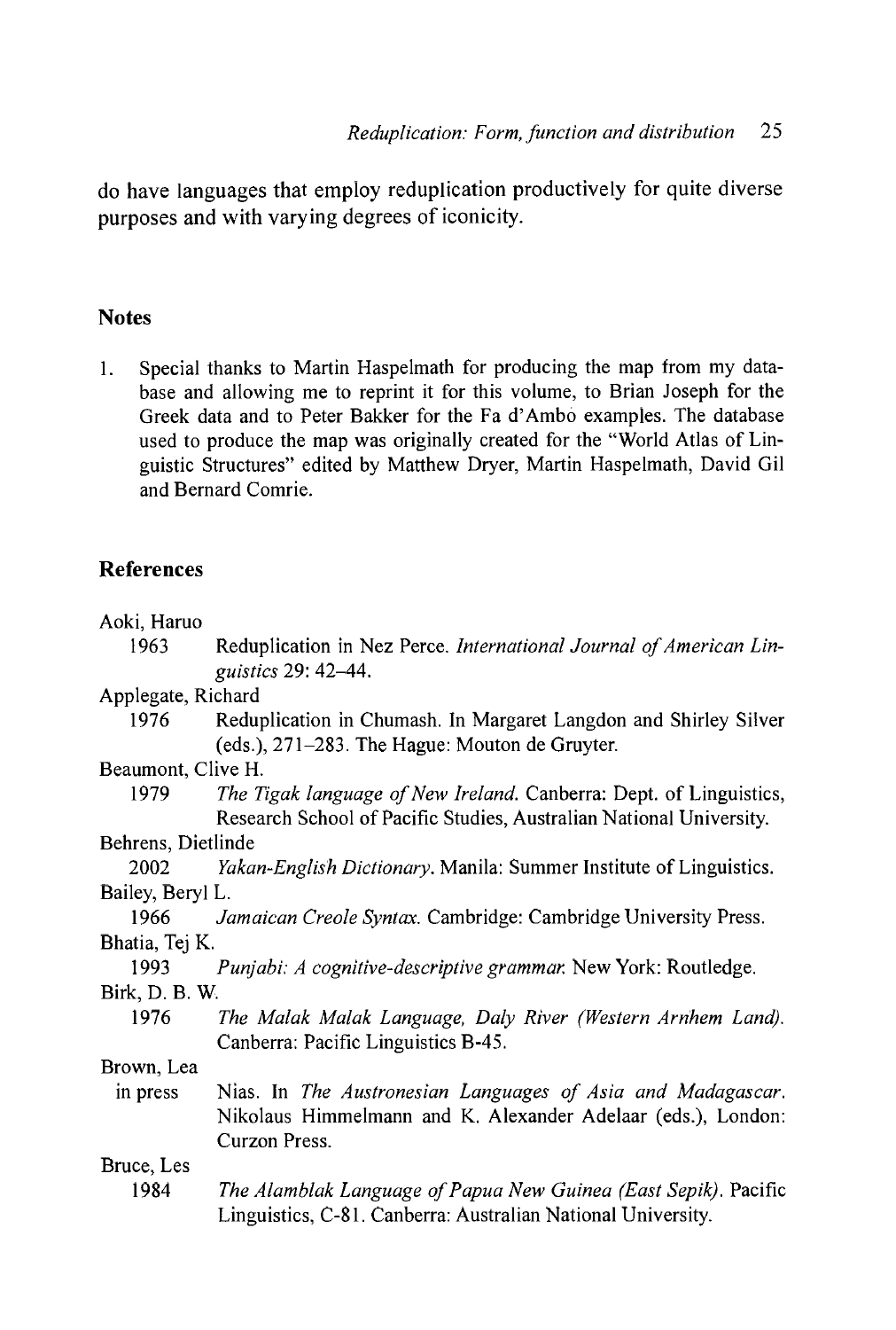#### Carroll, Vern

| 1965 | The Structure of the Language of Nukuoro. Wellington, New Zea- |
|------|----------------------------------------------------------------|
|      | land: Polynesian Society.                                      |

Chapman, Shirley, and Desmond C. Derbyshire

1990 Paumari. In *Handbook of Amazonian Languages,* Vol. 3, Desmond C. Derbyshire and Geoffrey K. Pullum (eds.), 161-352. Berlin/New York: Mouton de Gruyter.

Collins, Millard Α., Virginia R. Collins, and Sulfilix A. Hashim

2001 *Mapun-English Dictionary.* Manila: Summer Institute of Linguistics. Corne, Chris

1977 *Seychelles Creole Grammar.* Tübingen: Verlag Gunter Narr.

#### Dixon, Robert Μ. W.

1988 *A Grammar of Boumaa Fijian.* Chicago: University of Chicago Press.

#### Dobrin, Lise

2001 Arapesh. In *Encyclopedia of the World's Languages: Past and Present,* Jane Garry and Carl Rubino (eds.), 31-38. New York/ Dublin: H. W. Wilson Press.

#### Donaldson, Tamsin

1980 *Ngiyambaa, the language of the Wangaaybuwan.* Cambridge: Cambridge University Press.

# Dunn, Michael

- 1999 A grammar of Chukchi. Australian National University Ph.D. Thesis. Evans, Nicholas
	- 1995 *A grammar of Kayardild: with historical-comparative notes on Tangkic.* Berlin/New York: Mouton de Gruyter.

#### Faraclas, Nicholas G

1996 *Nigerian Pidgin.* London/New York: Routledge.

#### Ferreirinho, Naomi

1993 *Selected Topics in the Grammar of Limos Kalinga, The Philippines.*  Canberra: Pacific Linguistics B-109.

#### Forman, Michael L

1972 A Study of Philippine Creole Spanish, Texts with Grammatical Analysis. Ph.D. Dissertation, Cornell University.

### Gowda, K. S. Gurubasave

1975 *Ao Grammar.* Mysore. Central Institute of Indian Languages Grammar Series I.

#### Hagman, Roy S.

1977 *Nama Hottentot Grammar.* Bloomington: Indiana University Research Center for Language and Semiotic Studies.

#### Hardy, Heather and Timothy Montier

1988 Imperfective gemination in Alabama. *International Journal of American Linguistics* 54: 399^115.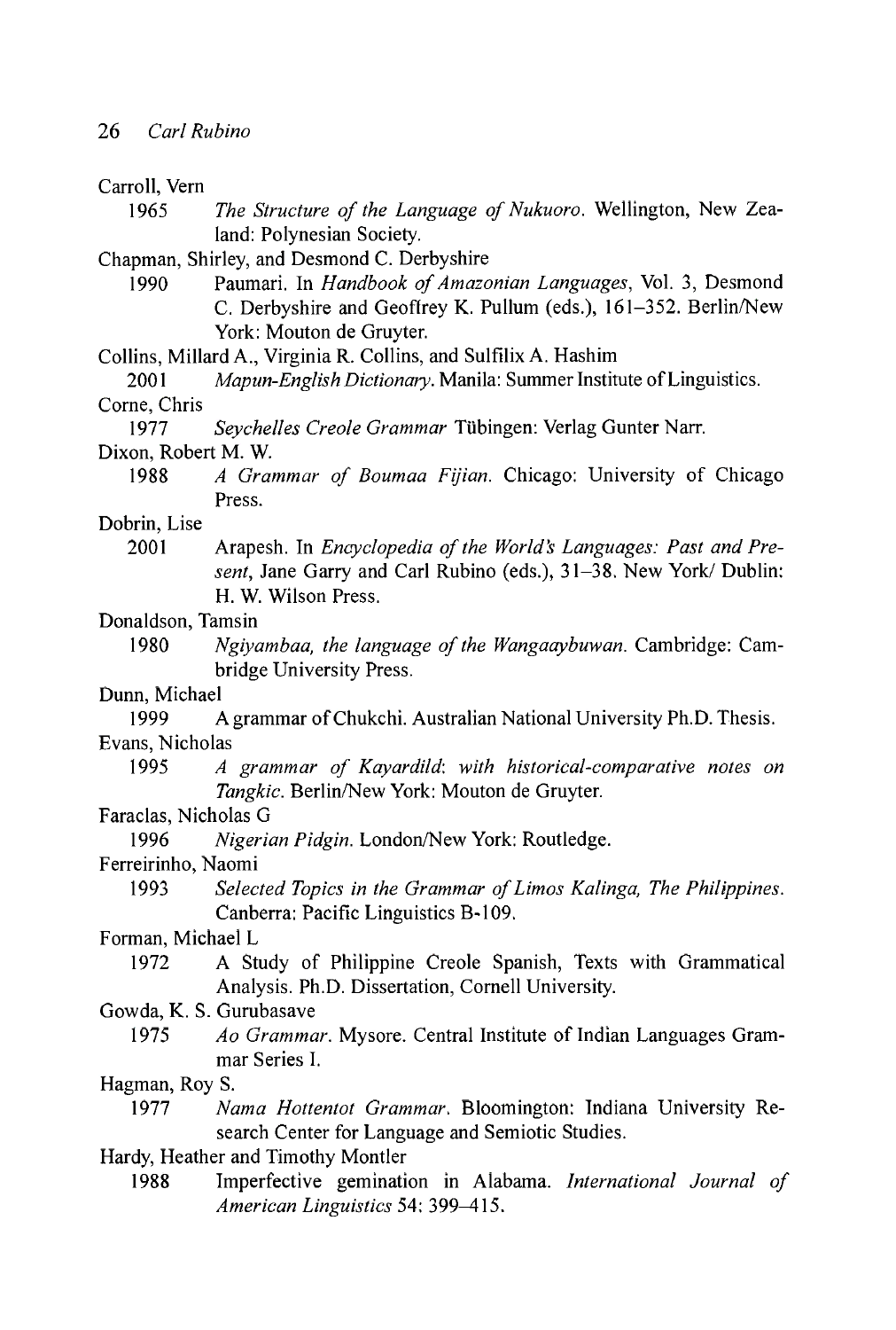| Harrison, David      |                                                                                                                                            |  |  |
|----------------------|--------------------------------------------------------------------------------------------------------------------------------------------|--|--|
| 2000                 | Topics in the phonology and morphology of Tuvan. Ph.D. Disserta-<br>tion, Yale University.                                                 |  |  |
| Harrison, Sheldon P. |                                                                                                                                            |  |  |
| 1973                 | Reduplication in Micronesian Languages. Oceanic Linguistics 12:<br>407-454.                                                                |  |  |
|                      | Hassan, Irene U., Nurhadan Halud, Seymour A. Ashley, and Mary L. Ashley                                                                    |  |  |
| 1994                 | Tausug-English Dictionary: Kabtangan Iban Maana. Manila:<br>Summer Institute of Linguistics.                                               |  |  |
|                      | Kimball, Geoffrey                                                                                                                          |  |  |
| 1988                 | Koasati Reduplication. In In Honor of Mary Haas, William Shipley<br>(ed.), 432-442. Berlin/New York: Mouton de Gruyter.                    |  |  |
| Kimenyi, Alexandre   |                                                                                                                                            |  |  |
| 2002                 | A Tonal Grammar of Kinyarwanda - Au Autosegmental and Metri-<br>cal Analysis. Lewiston: The Edwin Mellen Press.                            |  |  |
| Kouwenberg, Silvia   |                                                                                                                                            |  |  |
| 1994                 | A Grammar of Berbice Dutch Creole. Berlin/New York: Walter De<br>Gruyter.                                                                  |  |  |
|                      | Kroeber, Alfred L. and George W. Grace                                                                                                     |  |  |
| 1960                 | The Sparkman Grammar of Luiseño. Berkeley: University of Cali-<br>fornia Press.                                                            |  |  |
| Kroeber, Paul        |                                                                                                                                            |  |  |
| 1988                 | Inceptive reduplication in Comox and Interior Salish. International                                                                        |  |  |
|                      | Journal of American Linguistics 54: 141-67.                                                                                                |  |  |
| Leslau, Wolf<br>2000 | Introductory Grammar of Amharic. Wiesbaden: Harrassowitz Ver-                                                                              |  |  |
|                      | lag.                                                                                                                                       |  |  |
|                      | Macdonald, R. Ross and Soenjono Darjowidjodjo                                                                                              |  |  |
| 1967                 | Indonesian Reference Grammar. Washington DC: Georgetown Uni-<br>versity Press.                                                             |  |  |
| McCarus, Ernest N.   |                                                                                                                                            |  |  |
| 1958                 | A Kurdish Grammar: Descriptive Analysis of the Kurdish of Sulai-                                                                           |  |  |
|                      | maniya, Iraq. New York: American Council of Learned Societies,<br>Program in Oriental Languages, Publication B-10.                         |  |  |
| Merlan, Francesca    |                                                                                                                                            |  |  |
| 1982                 | Mangarayi. Lingua Descriptive Studies 4. Amsterdam: North-                                                                                 |  |  |
|                      | Holland.                                                                                                                                   |  |  |
| Moravcsik, Edith A.  |                                                                                                                                            |  |  |
| 1978                 | Reduplicative Constructions. In Universals of Human Languages,<br>Joseph Greenberg (ed.), 297-334. Stanford: Stanford University<br>Press. |  |  |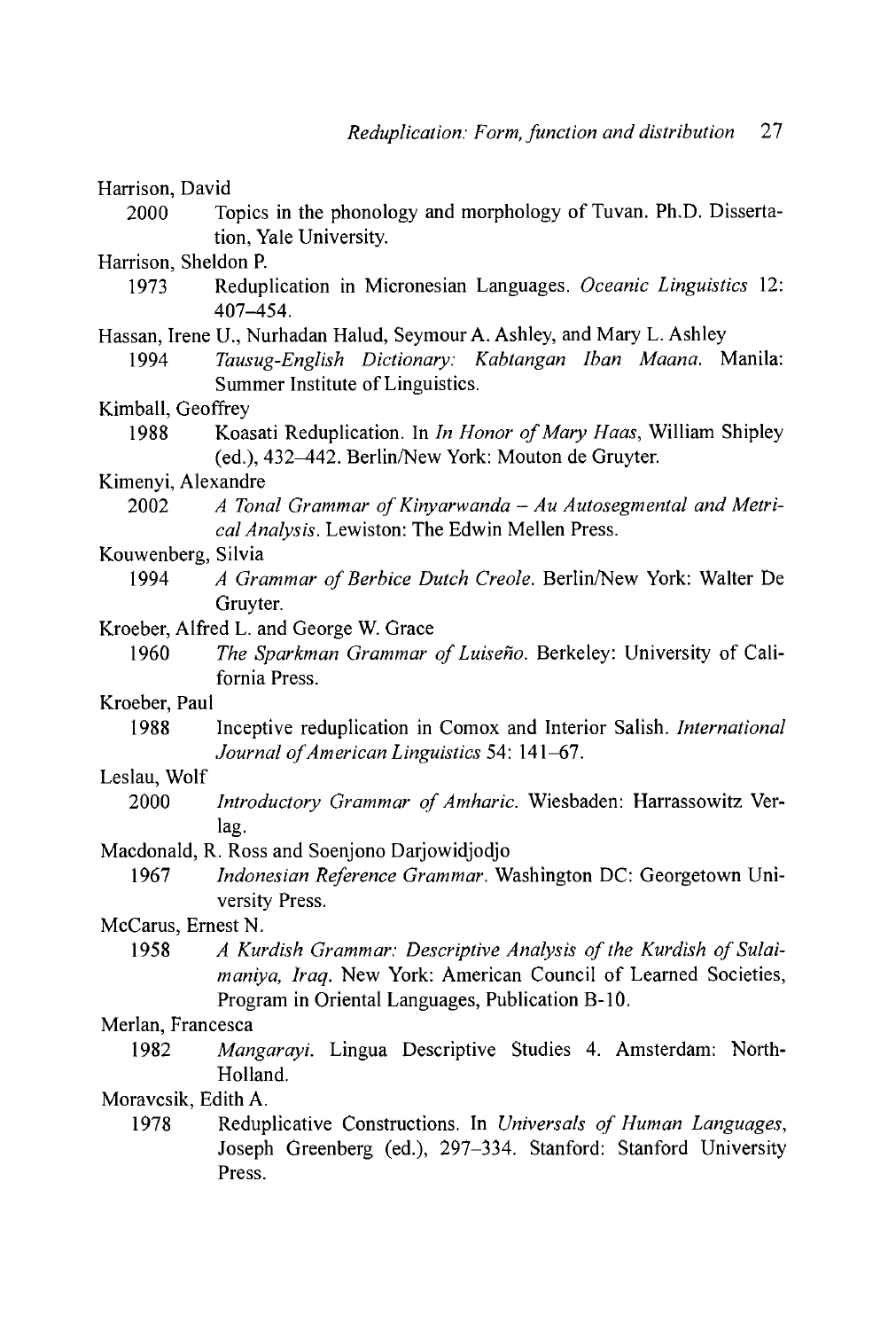#### Newman, Stanley

| 1944 | The Yokuts Language of California. New York: Johnson Reprint Co. |  |  |
|------|------------------------------------------------------------------|--|--|
|      | Omondi, Lucia Ndong'a                                            |  |  |

1982 *The Major Syntactic Structures of Dholuo.* Berlin: Dietrich Reimer Verlag.

#### Post, Marike

1998 Reduplicatie in het Fa d'Ambö. In *Mengelwerk voor Muysken,* Adrienne Bruyn and Jacques Arends (eds.), 94-97. Amsterdam: Institut voor Algemene Taalwetenschap, Universiteit van Amsterdam.

#### Prost, Andre

- 1950 *La Langue Bisa: Grammaire et Dictionnaire.* Ouagadougou: Centre ifan.
- Rasoloson, Janie N. and Carl Rubino
- in press Malagasy. In *The Austronesian Languages of Asia and Madagascar.*  Nikolaus Himmelmann and Κ. Alexander Adelaar (eds.) London: Curzon Press.

#### Rastorgueva, V. S.

1963 *A Short Sketch of Tajik Grammar [Translated and edited by Herbert H. Paper],* The Hague: Mouton.

#### Reichard, Gladys A.

1959 A comparison of five Salish languages: V, *International Journal of American Linguistics* 25 (4): 239-253.

## Rose, Sharon

2003 Triple Take: Tigre and the case of internal reduplication. *San Diego Linguistic Papers, Issue 1, Paper 5.* 

#### Rubino, Carl

- 2000 *Ilocano Dictionary and Grammar.* Honolulu: University of Hawaii Press.
- 2001a Pangasinan. In *Encyclopedia of the World's Languages: Past and Present,* Jane Garry and Carl Rubino (eds.), 539-542. New York/ Dublin: H. W. Wilson Press.
- 2001b Iconic Morphology and Word Formation in Ilocano. In *Ideophones,*  F. K. Erhard Voeltz and Christa Kilian-Hatz (eds.), 303-320. Amsterdam: John Benjamins.

#### Saeed, John

1999 *Somali.* Amsterdam: John Benjamins.

### Schiffman, Harold F.

1999 *A Reference Grammar of Spoken Tamil.* Cambridge: Cambridge University Press.

#### Spaelti, Philip

1997 Dimensions of variation in multi-pattern reduplication. University of California, Santa Cruz, Ph.D. Dissertation.